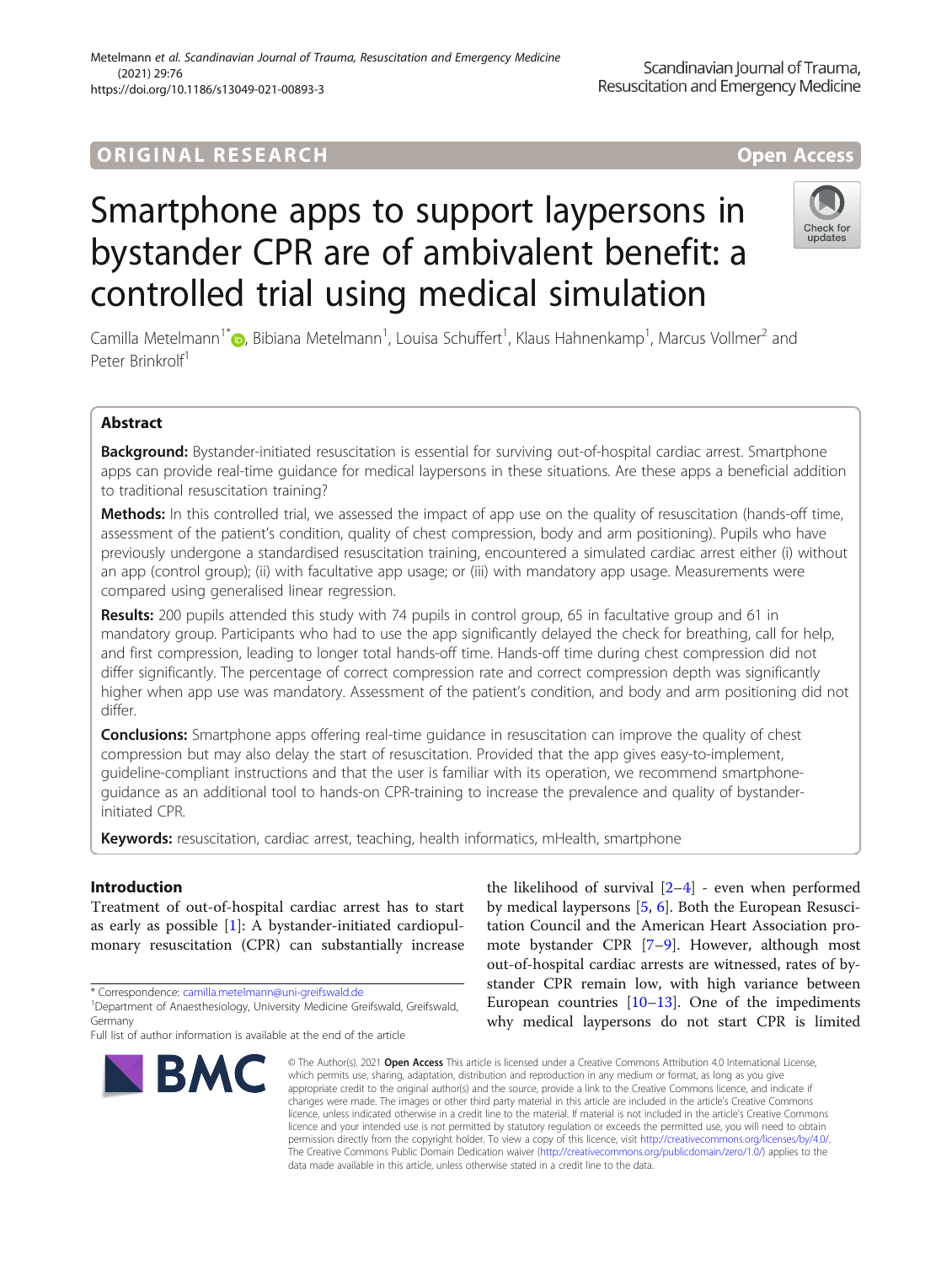knowledge  $[14-16]$  $[14-16]$  $[14-16]$  $[14-16]$  $[14-16]$  – a factor particularly affecting population groups without access to in-person first aid courses [[17](#page-7-0)]. To bridge this gap, a multitude of different teaching concepts has been implemented resulting in higher rates of bystander CPR [\[18](#page-7-0)-[21\]](#page-7-0). Smartphone applications (apps) can help impart sufficient knowledge about resuscitation  $[22-24]$  $[22-24]$  $[22-24]$  $[22-24]$ , and provide step-by-step guidance to laypersons encountering out-of-hospital cardiac arrest [[25](#page-7-0)]. The vast majority of the population has a smartphone at hand at all times and is familiar with its operation. It seems reasonable to use this resource to enable medical laypersons to perform first aid procedures more confidently [[26](#page-7-0)], and ultimately to increase the prevalence of bystander-initiated CPR. The European Resuscitation Council has been recommending the use of mobile devices in CPR since 2015 [[27,](#page-7-0) [28](#page-7-0)] and the American Heart Association calls for further studies analysing mobile devices to facilitate CPR [\[29](#page-7-0)].

The benefits of using an app during this time-sensitive endeavour have to outweigh possible disadvantages. We aimed to analyse whether a high-quality smartphone-app offering real-time guidance (added to a previous CPR training) increases the quality of bystander CPR by medical laypersons.

## Methods

## Aim, design, setting of the study

In this controlled trial we used a standardised simulated cardiac arrest scenario to study the impact of app use on the quality of resuscitation, as defined by the following criteria: time until check for breathing; time until call for help; time until first chest compression; assessment of consciousness, airway obstruction and breathing; chest compression rate; depth of chest compressions; release of chest compression; hands-off time during chest compression; hand positioning; body positioning; arm positioning.

After (i) a systematic review of available apps guiding a medical layperson through a resuscitation situation, (ii) an adherence-testing to medical guidelines and (iii) a usability evaluation [\[30\]](#page-7-0) the smartphone app "HELP Notfall" (Schweizerische Herzstiftung, version 1.0) was assessed to be "best suitable" for our study. The app provides step-bystep guidance with visual and acoustic instructions.

Participants were divided into three groups: in the "mandatory group" the app had to be used during the scenario; in the "facultative group" app use was at the discretion of the study participant; in the control group no smartphone use was allowed (Fig. 1). All participants received a standardised 30-minute seminar on oneperson hands-only-CPR (in groups of up to 25 participants) based on the European Resuscitation Council guidelines 2015 (detecting cardiac arrest, calling for help, high quality chest compression) [\[31](#page-7-0)]. All seminars were held by the same lecturer (LS), a senior medical student and experienced paramedic. In all groups, seminars were followed by hands-on-training using manikins that provide real-time feedback. During this one-on-one training each participant also received individual feedback from the instructor. Participants in the mandatory group were introduced to the app "HELP Notfall" and operation was demonstrated and practised. Participants in the facultative and mandatory group were encouraged to download the app after the seminar to familiarize themselves with it. Participants in the control group were not informed

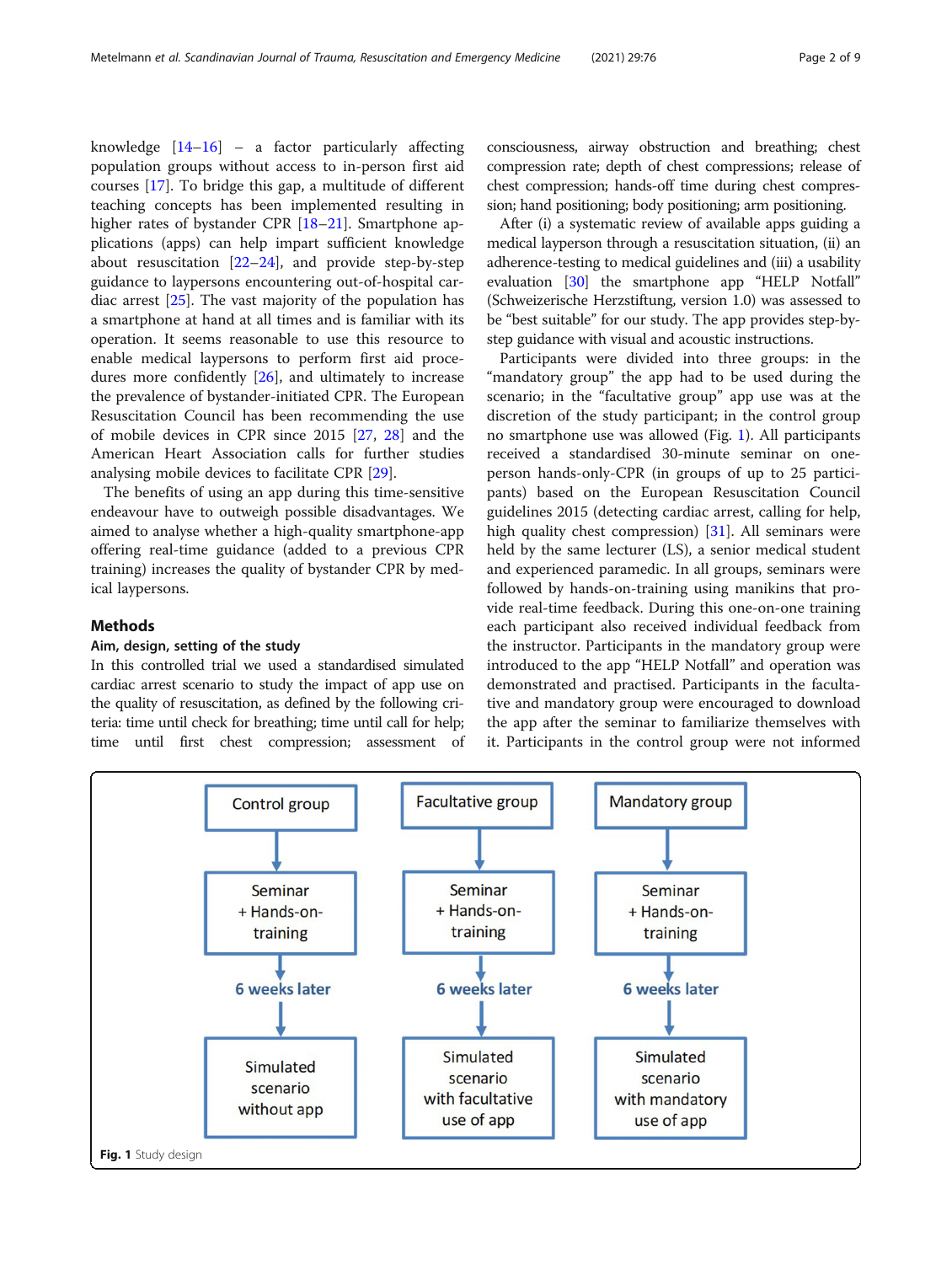about the app but provided with a fact sheet summarizing the seminar.

Six weeks after the seminar and hands-on-training, resuscitation skills were assessed in a standardised scenario (collapsed person in a park). All participants encountered, detected and treated a simulated cardiac arrest individually. Quality of resuscitation was assessed using the simulation manikin Brayden® (Innosonian®, South Korea). The manikin software records information on chest compression rate, depth, release, fraction and hand position. Quality of resuscitation was also evaluated based on time measurements, the detection of unconsciousness, the assessment of breathing and the body position during chest compression (a translated version of the score chart is provided as E-Supplement [1](#page-6-0)). Participants of the control group entered the scenario without a smartphone; participants of the facultative group were allowed to use the app "HELP Notfall" on a voluntary basis; participants of the mandatory group were instructed to use the app.

#### Participants' characteristics

To conduct this study, we obtained permission by the education authority (Ministry of Education, Science and Culture of Mecklenburg-Vorpommern, Germany) and contacted headteachers of all five secondary schools (German "Gymnasium") in two cities; four of these agreed to participate. Gymnasium is the highest of the three main tracks of the secondary school system in Germany, the diploma "Abitur" after the 12th grade allows students access to university. All participants were pupils attending class 8 to 11. The seminar and the resuscitation assessment were conducted in the classrooms as part of a school lesson. Although seminar and handson-training were obligatory, study participation was voluntary. Written consent to participate was obtained from all participants and their parents or legal guardians prior to the study.

Allocation into the three groups was done per school to minimize contact between different study groups. The aim was to reduce the risk of pupils in control group downloading the app, because they were told about it in the schoolyard by pupils of the other two groups. Pupils in the mandatory group were from two different schools (Gymnasium 3 and 4), because the number of pupils in these schools were smaller compared to Gymnasium 1 and 2. The study was carried out between October 2017 and July 2018.

#### Statistical Analysis

Primary outcome of our study was total hands-off time (time until first compression + time of all pauses during CPR). Power analysis was done using the software G\*Power (Universität Düsseldorf, Mannheim,

Kiel; Germany) and was based on a study assessing no-flow-time comparing layperson-CPR with and without telephone guidance [[32\]](#page-7-0). An effect size of 0.83 was calculated. We decided on a power of 0.9 and a type I error probability of 0.05. To account for dropouts, more than one school class per group was recruited. Statistical processing of the data was carried out using IBM SPSS Statistics, version 25.0 (IBM Corporation, Armonk, New York, USA) and Microsoft Excel 2010 (Microsoft Corporation, Redmond, Washington, USA). Generalised linear regression on 1,000 bootstrap samples was performed for the dependent variables "times", "percentage of correct compression rate", "percentage of correct compression depth", "percentage of correct release of compression", and "percentage of correct hand position". As independent variables "group", "gender", "age", "pre-existing first aid knowledge", and "previous encounter of emergency situation" were chosen to consider main influencing factors as well as to adjust for differences between the groups.

#### Results

200 pupils attended this study with 74 participants (37 %) in control group, 65 participants (32,5 %) in facultative group and 61 participants (30,5 %) in mandatory group. Characteristics of study participants are depicted in Table [1.](#page-3-0) Mean age was lower in the facultative group (13.9 years), than in control group (14.6 years) and mandatory group (15.3 years). Most students had some knowledge about first aid procedures prior to attending the seminar but had not been in an emergency situation before.

Half of the participants in the facultative group decided to use the app.

The average measured time intervals differed significantly between the groups (Fig. [2](#page-3-0) and E-Table [1\)](#page-6-0). In the groups that used the app (facultative group, mandatory group), the call for help and the first chest compression were significantly delayed compared with the control group ( $p < .001$ ). When app use was mandatory, the participants also took significantly more time to check for breathing compared with the control group  $(p < .001)$ . Assessment of breathing was done in similar time spans in all groups.

Hands-off time during compression was a total of 1.5 s when participants did not have the chance to use the app (control group), and 11.0 s when app use was facultative (multivariable adjusted effect:  $β = 9.73$  s; 95 %-CI: [5.52; 13.93];  $p < .001$ ). Participants with mandatory use of app had a hands-off time of 0.5 s during compression, which was not significantly different to the control group ( $\beta$ =-1.06 s; 95 %-CI: [-5.29; 3.17];  $p = .62$ ). The total hands-off time (time until first compression + time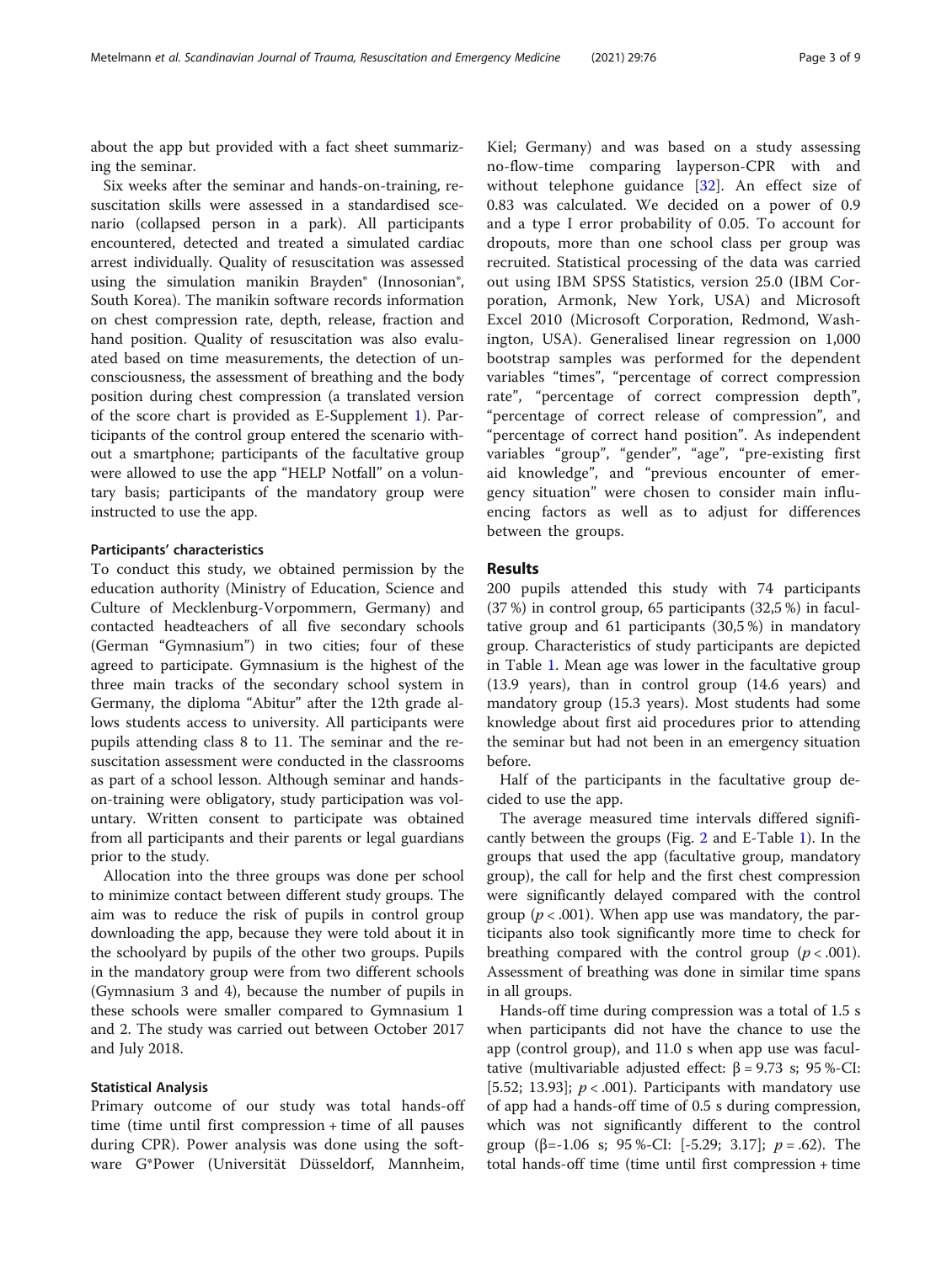|                                                 | Total (n,%) | Control group (n,%) | Facultative group (n,%) | Mandatory group (n,%) |
|-------------------------------------------------|-------------|---------------------|-------------------------|-----------------------|
| Number of participants                          | 200         | 74 (37.0)           | 65 (32.5)               | 61 (30.5)             |
| Gender                                          | 197         | 71                  | 65                      | 61                    |
| Male                                            | 95 (48.2)   | 37(52.1)            | 31(47.7)                | 27 (44.3)             |
| Female                                          | 102(51.8)   | 34 (47.9)           | 34 (52.3)               | 34 (55.7)             |
| Age (years)                                     | 196         | 71                  | 64                      | 61                    |
| 13                                              | 37 (18.9)   | 14 (19.7)           | 23 (35.9)               | $\circ$               |
| 14                                              | 53 (27.0)   | 21(29.6)            | 24 (37.5)               | 8(13.1)               |
| 15                                              | 57 (29.1)   | 16 (22.5)           | 10(15.6)                | 31 (50.8)             |
| 16                                              | 32 (16.3)   | 10(14.1)            | 7(10.9)                 | 15 (24.6)             |
| 17                                              | 17(8.7)     | 10(14.1)            | $\mathbf 0$             | 7(11.5)               |
| Pre-existing first aid knowledge <sup>a</sup>   | 192         | 77                  | 63                      | 52                    |
| None                                            | 71 (37.0)   | 29 (37.7)           | 19 (30.1)               | 23 (44.3)             |
| First Aid Course                                | 105 (54.7)  | 37 (48.1)           | 42 (66.7)               | 26(50.0)              |
| Member of volunteer fire brigade                | 5(2.6)      | 4(5.2)              | 1(1.6)                  | $\circ$               |
| School paramedic                                | 4(2.1)      | 3(3.8)              | $\circ$                 | 1(1.9)                |
| Other                                           | 7(3.6)      | 4(5.2)              | 1(1.6)                  | 2(3.8)                |
| Have you been in an emergency situation before? | 196         | 74                  | 61                      | 61                    |
| Yes                                             | 12(6.1)     | 3(4.1)              | 5(8.2)                  | 4(6.6)                |
| No                                              | 184 (93.9)  | 71 (95.9)           | 56 (91.8)               | 57 (93.4)             |

#### <span id="page-3-0"></span>Table 1 Characteristics of study participants

<sup>a</sup> Legend: multiple answers possible

of all pauses during compression) was significantly longer in the facultative group (β = 29.22 s; 95 %-CI: [20.79; 37.65];  $p < .001$ ) and in the mandatory group ( $\beta =$ 38.02 s; 95 %-CI: [29.55; 46.50]; p < .001) than in the control group.

Regardless of app use, the majority of participants in all study groups assessed consciousness, airway obstruction and breathing in the correct way (Table [2\)](#page-4-0).

All but 2 participants performed chest compressions. When app use was mandatory, the percentage of chest compressions with the correct compression rate and recommended depth was significantly higher than when no app was available to use (Table [3\)](#page-4-0). There were no significant differences regarding release of chest compression and hand positioning between the mandatory group and the control group.

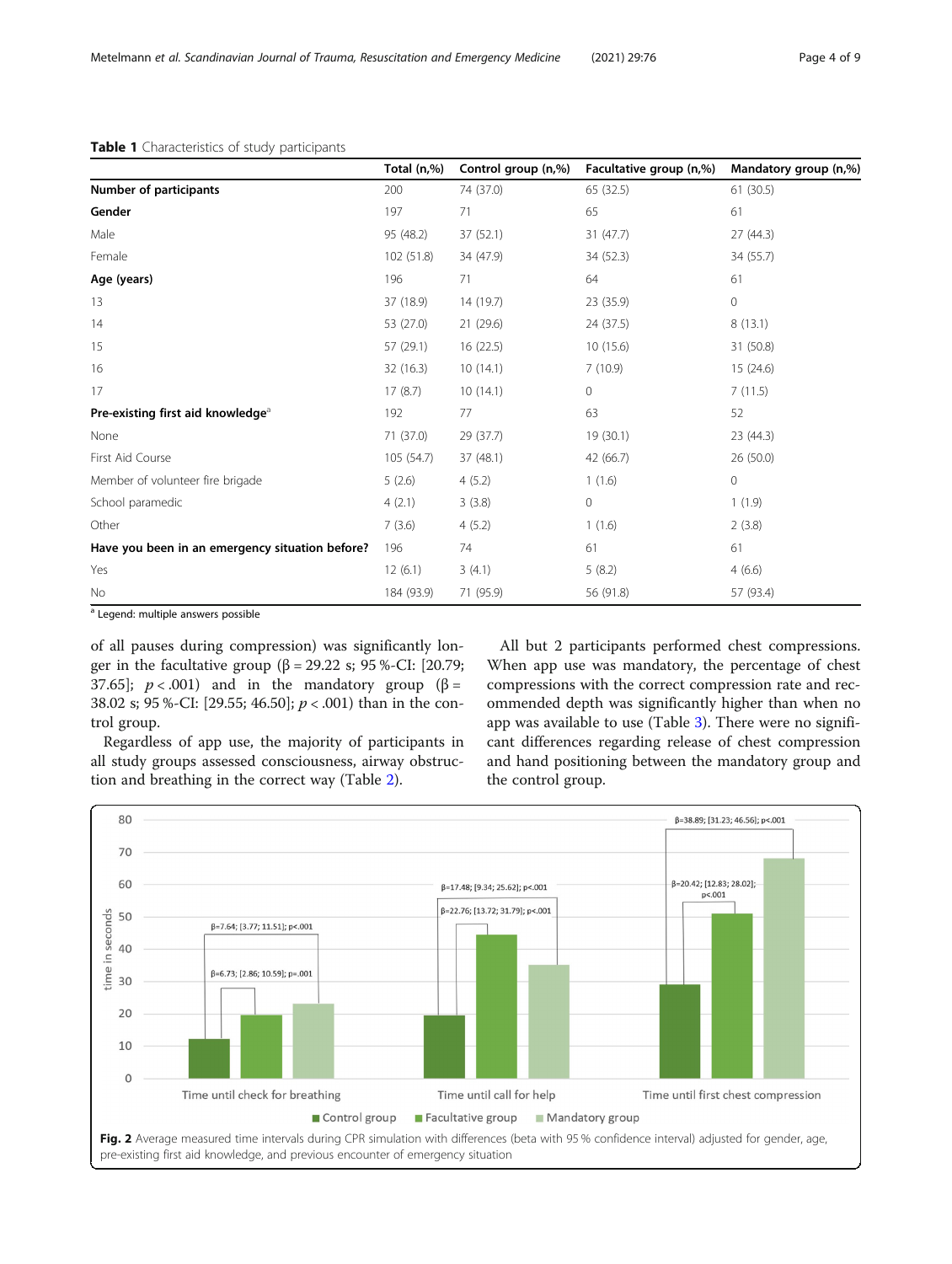|                                                        | Control<br>group $(n, %)$ | Facultative group (n,%) | Mandatory group (n,%) |
|--------------------------------------------------------|---------------------------|-------------------------|-----------------------|
| Assessment of consciousness                            | $n = 74$                  | $n = 64$                | $n = 60$              |
| Not checked                                            | 5(6.8%)                   | $2(3.1\%)$              | $3(5.0\%)$            |
| Spoke to or touched person                             | 2(2.7%)                   | $5(7.8\%)$              | 4(6.7%)               |
| Spoke to <b>and</b> touched person                     | 67 (90.5 %)               | 57 (89.1 %)             | 53 (88.3 %)           |
| Assessment of airway obstruction                       | $n = 74$                  | $n = 63^{\circ}$        | $n = 60$              |
| Not checked                                            | 24 (32.4 %)               | 19 (30.2 %)             | 15 (25.0 %)           |
| Checked, but not correctly                             | $9(12.2\%)$               | 13 (20.6 %)             | 12 (20.0 %)           |
| Correctly checked                                      | 41 (55.4 %)               | 31 (49.2 %)             | 33 (55.0 %)           |
| Assessment of breathing                                | $n = 74$                  | $n = 64$                | $n = 60$              |
| Not checked                                            | 7(9.5%)                   | $4(6.2\%)$              | $\overline{0}$        |
| 1 out of look, listen, feel                            | $5(6.8\%)$                | $5(7.8\%)$              | 10 (16.7 %)           |
| 2 out of look, listen, feel                            | 14 (18.8 %)               | 20 (31.3 %)             | 12 (20.0 %)           |
| 3 out of look, listen, feel                            | 48 (64.9 %)               | 35 (54.7 %)             | 38 (63.3 %)           |
| <sup>a</sup> Legend: difference caused by loss of data |                           |                         |                       |

## <span id="page-4-0"></span>Table 2 Assessment of consciousness, airway obstruction and breathing

The majority of participants showed a correct body position and arm posture during the chest compressions (Table [4](#page-5-0)). All participants in the mandatory group had a correct body position.

total hands-off time and a delayed start of chest compressions.

Our study shows the positive and negative effects of app use on resuscitation at a level of detail that goes beyond the extent of the studies published to date. Prior to the simulated cardiac arrest scenario, all participants had been taught an easy-to-follow algorithm that assists laypersons in performing CPR (check for consciousness, check for breathing, call for help, carry out chest compressions) [[8\]](#page-7-0). Most participants adhered to this

## Discussion

We found that real-time guidance by a high-quality smartphone app helped medical laypersons to correctly perform some aspects of CPR; but it also led to a higher

Table 3 Quality of chest compression with adjusted group effects

|                                                        | Control<br>group    | <b>Facultative</b><br>group | Mandatory<br>group  | Control vs. facultative<br>group<br>$β$ [95 %Cl]; p | Control vs. mandatory<br>group<br>$β$ [95 %Cl]; p |
|--------------------------------------------------------|---------------------|-----------------------------|---------------------|-----------------------------------------------------|---------------------------------------------------|
| Correct compression rate [100-120/<br>$min^{-1}$ ] (%) |                     |                             |                     | $\beta$ =-4.59 [-16.91; 7.73];<br>$p = .47$         | $\beta = 18.61$ [6.10; 31.11];<br>$p = .004$      |
| mean (standard deviation)                              | 43.8 $(\pm 36.8)$   | $39.2 \ (\pm 34.8)$         | $65.4 (\pm 32.7)$   |                                                     |                                                   |
| median (lower; upper quartile)                         | 42(6; 81)           | 32 (6.3; 74.8)              | 81 (44.3; 89)       |                                                     |                                                   |
| Correct compression depth [5-6 cm]<br>(%)              |                     |                             |                     | $\beta$ = 11.20 [-0.57: 22.98]:<br>$p = .06$        | $\beta = 22.91$ [10.97; 34.86];<br>p < .001       |
| mean (standard deviation)                              | 24.4 $(\pm 30.4)$   | 30.1 $(\pm 35.2)$           | 47.6 $(\pm 37.3)$   |                                                     |                                                   |
| median (lower; upper quartile)                         | 10(0.5;<br>36.5)    | 7.5(0; 59.5)                | 51.5 (9.3; 82.5)    |                                                     |                                                   |
| Correct release of compression (%)                     |                     |                             |                     | $\beta$ =-10.46 [-19.72; -1.20];<br>$p = .027$      | $\beta = 1.34$ [-7.99; 10.66];<br>$p = .78$       |
| mean (standard deviation)                              | $89.7 (\pm 22.6)$   | $81.7 (\pm 30.9)$           | $87.8 \ (\pm 23.8)$ |                                                     |                                                   |
| median (lower; upper quartile)                         | 100 (94.6;<br>100)  | 98 (77.5; 100)              | 100 (89.3; 100)     |                                                     |                                                   |
| Correct hand position (%)                              |                     |                             |                     | $\beta$ =-1.29 [-10.64; 8.06];<br>$p = .79$         | $\beta$ = 6.13 [-3.28; 15.54];<br>$p = .20$       |
| mean (standard deviation)                              | $76.8 \ (\pm 28.3)$ | 77.6 (±30.9)                | $86.4 \ (\pm 19.0)$ |                                                     |                                                   |
| median (lower; upper quartile)                         |                     | 90 (64.3; 99) 95 (59.3; 99) | 97 (79.3; 100)      |                                                     |                                                   |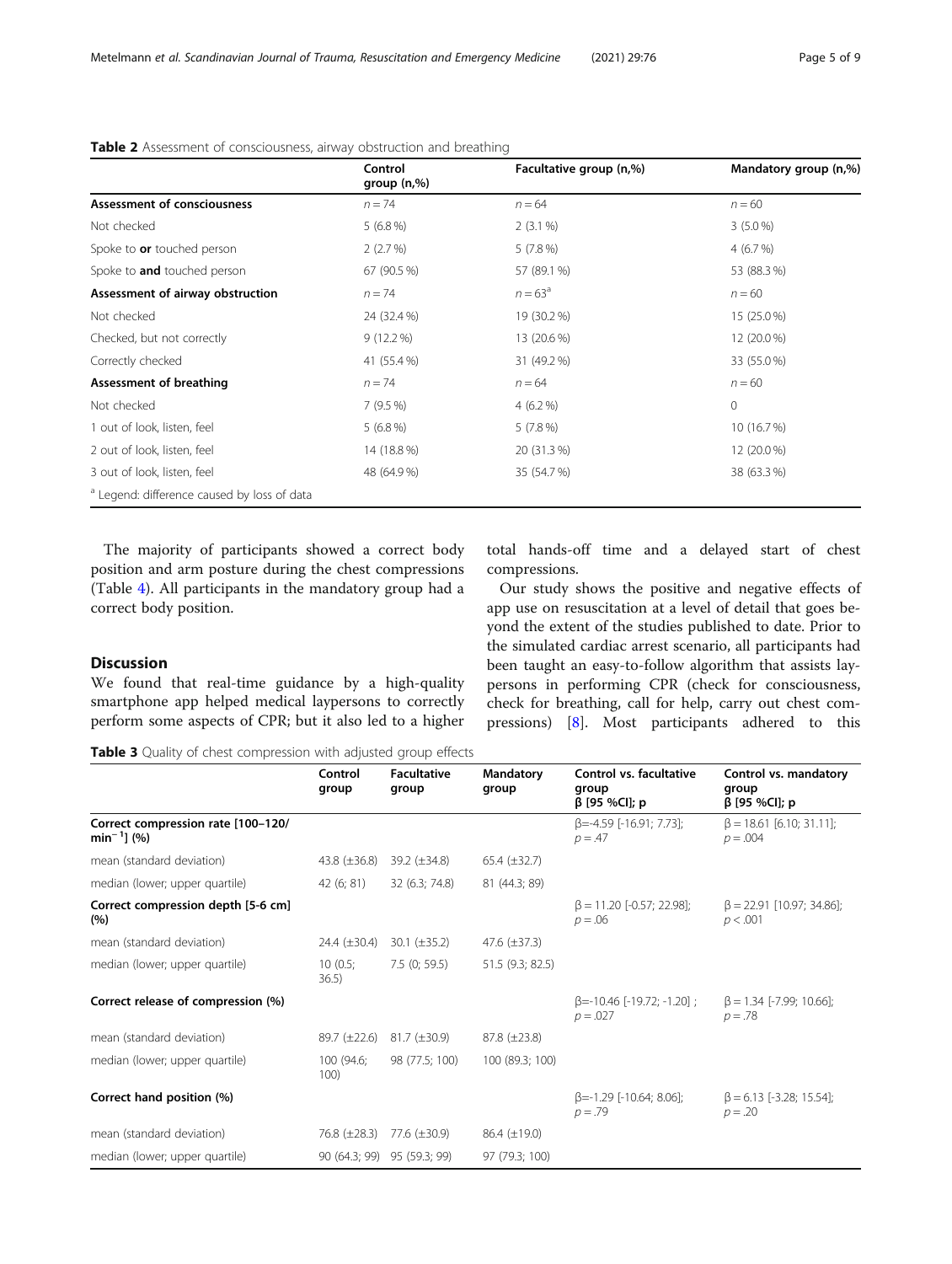|                       | Control group (n,%) | Facultative group (n,%) | Mandatory group (n,%) |
|-----------------------|---------------------|-------------------------|-----------------------|
| Correct body position | 63 (85.1)           | 61(95.4)                | 60 (100)              |
| Correct arm posture   | 72 (97.3)           | 60 (93.7)               | 57 (95.0)             |

<span id="page-5-0"></span>Table 4 Positioning of first aider during chest compressions

algorithm during the simulated scenario, regardless of whether the app was used or not. Check for consciousness was performed correctly by most; check for airway obstructions and assessment of normal breathing presented a bigger challenge. Even participants who received detailed instruction by the app had difficulties with this task. Video instructions were shown to be more helpful than audio-guidance for implementing proper airway management (head tilt/chin lift manoeuvre and check for breathing) [[33\]](#page-7-0). The audiovisual guidance provided by the app used in our study may have lacked the necessary clarity to significantly improve the participants' performance in this task.

High-quality chest compression is essential for surviving a cardiac arrest [[34](#page-7-0)]. A rate of 100–120 compressions per minute was shown to be the optimal frequency [\[35,](#page-8-0) [36](#page-8-0)]. When instructed by the app (mandatory group), participants significantly more often performed chest compressions within the recommended pace. This might be accountable to the metronome-function of the app, as has also been suggested by Paal et al. [\[37](#page-8-0)].

High-quality CPR requires a chest compression depth of 5–6 cm [\[36](#page-8-0)]. In our study, participants in the mandatory group achieved the recommended compression depth significantly more often. This advantage of the app seems to be independent of how the instructions are presented, since studies that used audio-guidance as well as studies that used video-guidance have reported an improvement in compression depth [\[32,](#page-7-0) [33\]](#page-7-0).

A total release of compression is also necessary [\[31](#page-7-0)]. We found no significant difference between the study groups regarding the release of chest compression, probably due to the fact that the app does not address this task. Also, no significant differences were found regarding the hand position on the chest.

The correct body position and arm posture (kneeling; both arms stretched) greatly facilitates performing adequate chest compressions. Participants with appguidance all had a correct body position; correctness of arm posture was similar in all groups. Overall, the quality of body and arm positioning was high - probably because of the hands-on CPR-training six weeks before. Since psychomotor skills are best taught in direct training with manikins [[33\]](#page-7-0), smartphone-guidance should only be considered an additional tool to traditional hands-on CPR training.

Considering that resuscitation in a cardiac arrest has to be initiated as soon as possible [[7,](#page-7-0) [31,](#page-7-0) [38](#page-8-0), [39\]](#page-8-0), it is of

paramount importance that using a smartphone app does not lead to substantial time delay. We found that participants who were instructed to use the app took longer time to start the check for breathing, to call for help and to perform the first chest compression. This as-sociation has also been reported by other authors [[25](#page-7-0), [32,](#page-7-0) [37](#page-8-0)]. In studies comparing the mode of presentation, app-/or video-demonstrated instructions have led to a shorter delay than audio-only instructions (as in telephone-CPR) [\[40,](#page-8-0) [41](#page-8-0)]. Yet, out of all apps providing real-time guidance, only few are user friendly and in concordance with current resuscitation guidelines [\[30,](#page-7-0) [42](#page-8-0)]. Our findings underline that the usefulness of an app depends on its instructional quality, applicability and clarity. In our study, only half of the participants in the facultative group decided to use the app. While the mandatory group received an introduction to the app and practiced its operation during hands-on CPR-training, the facultative group only received a handout with details on how to download it. This difference in familiarization seems to be decisive for the actual use of the app. When access, instruction and encouragement are provided, an app is more likely to be used and to be perceived as helpful [[43](#page-8-0)]. Incorporating the app into the syllabus of first aid courses might therefore increase its usage.

Medical laypersons without CPR-training tend to be overwhelmed and may prefer not to help rather than to do something wrong when witnessing an out-of-hospital cardiac arrest [[44\]](#page-8-0). Smartphone guidance may prompt them to assess consciousness and breathing and helps bystanders with limited CPR knowledge remember all steps. In our study, the time delay caused by operating the app was approximately one minute. This is a relatively small loss of time compared to a situation, in which no bystander CPR is initiated, and the first chest compression is not performed until the ambulance crew arrives. In situations, in which the ambulance takes 10 min or longer to reach the emergency site, the initial time delay might be mitigated by a shorter overall hands-off time and an improved quality of bystander CPR.

#### Limitations

This study is a simulation study with manikins, thus, generalisability to real-life scenarios is limited. Resuscitation was performed with one-person hands-only CPR, which might be different in real-life scenarios. This study was done with pupils. Because of their young age,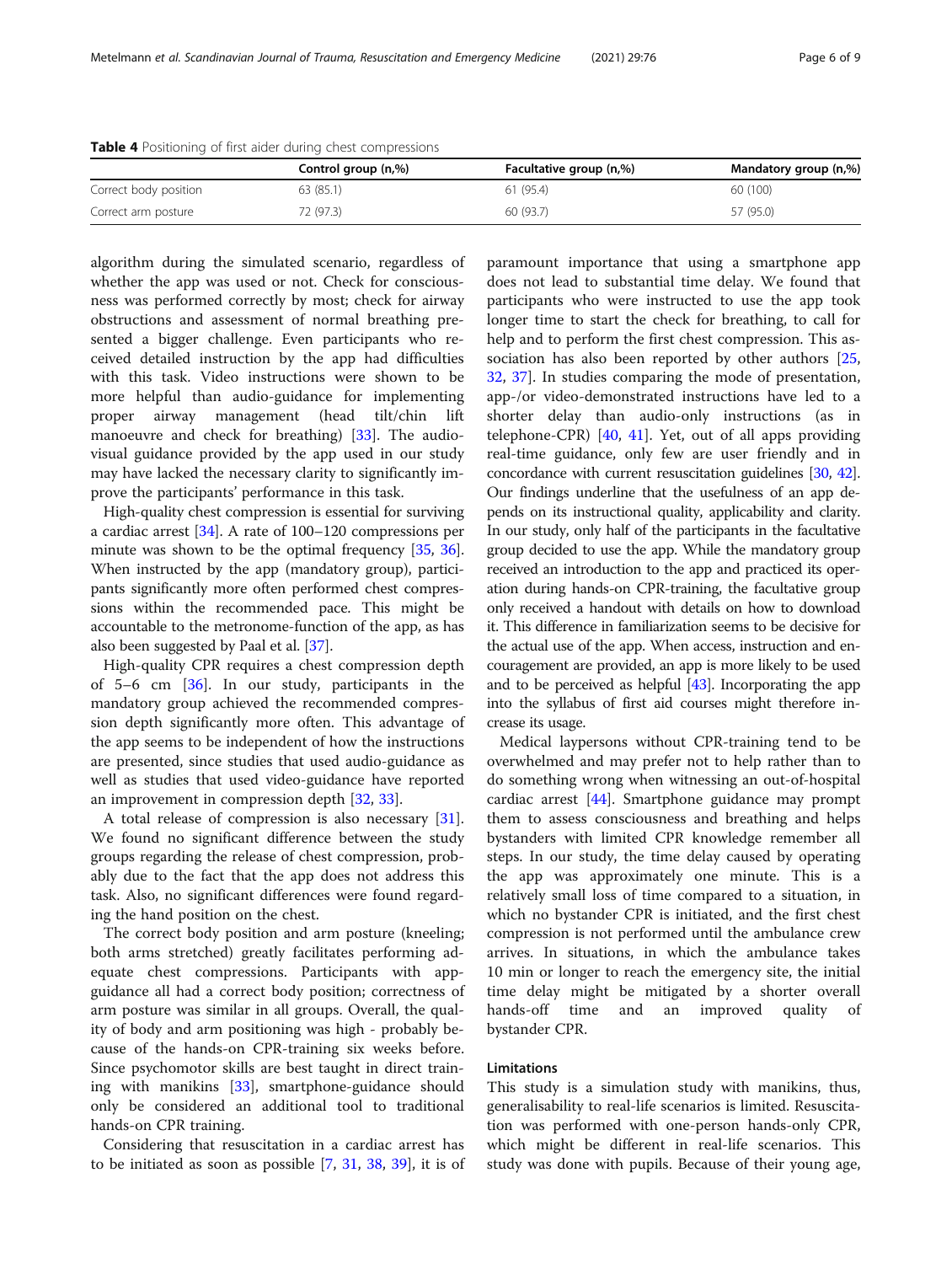<span id="page-6-0"></span>transferability to other bystanders may be reduced. Participants in the mandatory group were slightly older than in the other groups, which could lead to a greater body strength and deeper chest compressions [\[45](#page-8-0)]. However, height and weight differences in pupils aged between 14 and 15 years old are not as pronounced as in younger years [\[45](#page-8-0)].

School pupils were chosen as study participants, because they have comparable general knowledge, comparable knowledge regarding medical emergencies and resuscitation and comparable physical fitness. Additionally, school kids use internet and apps as their main source of information and first choice in cases of questions [\[46](#page-8-0), [47\]](#page-8-0), hence are bound to be more likely to use a smartphone app. This study population includes both persons interested and not interested in CPR; in contrast to studies, which recruited volunteers out of the general public [[48\]](#page-8-0). People responding to a call for a study might have a higher motivation than the ones not responding, leading to a bias.

Allocation into the three groups was done on school level to reduce communication between different study groups. However, it bears the risk of bias by different educational strategies of different schools. We tried to diminish this bias by selecting the same school type and by providing every participant with a standardised CPRtraining.

The timespan between training and examination was six weeks. Other results may have been observed after a different time interval or with laypersons without previous CPR-training. Participants in the mandatory group were trained on how to operate the app. Outside the study environment people often download apps without familiarizing with it  $[49]$  $[49]$  $[49]$ . Thus, they might not know how to operate the app in case of witnessing cardiac arrest, which could lead to longer time delays before starting CPR.

During the simulated scenario, chest compressions were stopped after two minutes to allow for standardisation, similar to other studies [[25](#page-7-0), [50\]](#page-8-0). In real emergencies, bystander CPR is often required for a longer timeinterval, probably pronouncing or mitigating the differences in quality of chest compressions.

#### Future outlook

The advantages of app-guidance on the quality of bystander CPR have to be confirmed in real-life cardiac arrests before a final recommendation can be made. The future goal is to analyse the impact on return of spontaneous circulation and quality of life.

#### Conclusions

While some aspects of high-quality CPR were improved when the smartphone app was used (correct chest compression rate and depth), other aspects remained a challenge to medical laypersons (assessment of airway obstruction and normal breathing). Operating the app caused a delayed start of chest compressions and resulted in a longer total hands-off time. Provided that the app gives easy-to-implement, guideline-compliant instructions and that the user is familiar with its operation, we recommend smartphone-guidance as an additional tool to hands-on CPR-training to increase the prevalence and quality of bystander-initiated CPR.

#### Abbreviation

App: Smartphone application; CPR: Cardiopulmonary resuscitation

#### Supplementary information

The online version contains supplementary material available at [https://doi.](https://doi.org/10.1186/s13049-021-00893-3) [org/10.1186/s13049-021-00893-3.](https://doi.org/10.1186/s13049-021-00893-3)

| Additional file 1. |  |
|--------------------|--|
| Additional file 2. |  |

#### Acknowledgements

The authors would like to thank the teachers and pupils, whose participation made this study possible; and the members of ForschungsAG Notfallmedizin Universitaetsmedizin Greifswald for their continuous support. Additionally, the authors would like to thank Philine Doberschütz for editing our manuscript.

#### Authors' contributions

All authors were involved in designing the study. CM, BM and LS organised and conducted training and assessment. Analyses were done by CM, BM, LS and PB. The manuscript was written by CM and BM. MV advised on statistical analyses. All authors contributed to the manuscript and approved the final version.

#### Funding

This work was funded by Klinik fuer Anaesthesiologie, Universitaetsmedizin Greifswald. Open Access funding enabled and organized by Projekt DEAL.

#### Availability of data and materials

The datasets generated and analysed during the current study are available from the corresponding author on reasonable request.

#### **Declarations**

#### Ethics approval and consent to participate

The study was approved by the Institutional Review Board of Universitaetsmedizin Greifswald with the case number BB 055/17. All participants and their parents or legal guardians consented orally and written to participation in this study.

#### Consent for publication

Not applicable.

#### Competing interests

The authors declare that they have no competing interests.

#### Author details

<sup>1</sup>Department of Anaesthesiology, University Medicine Greifswald, Greifswald Germany. <sup>2</sup>Institute of Bioinformatics, University Medicine Greifswald Greifswald, Germany.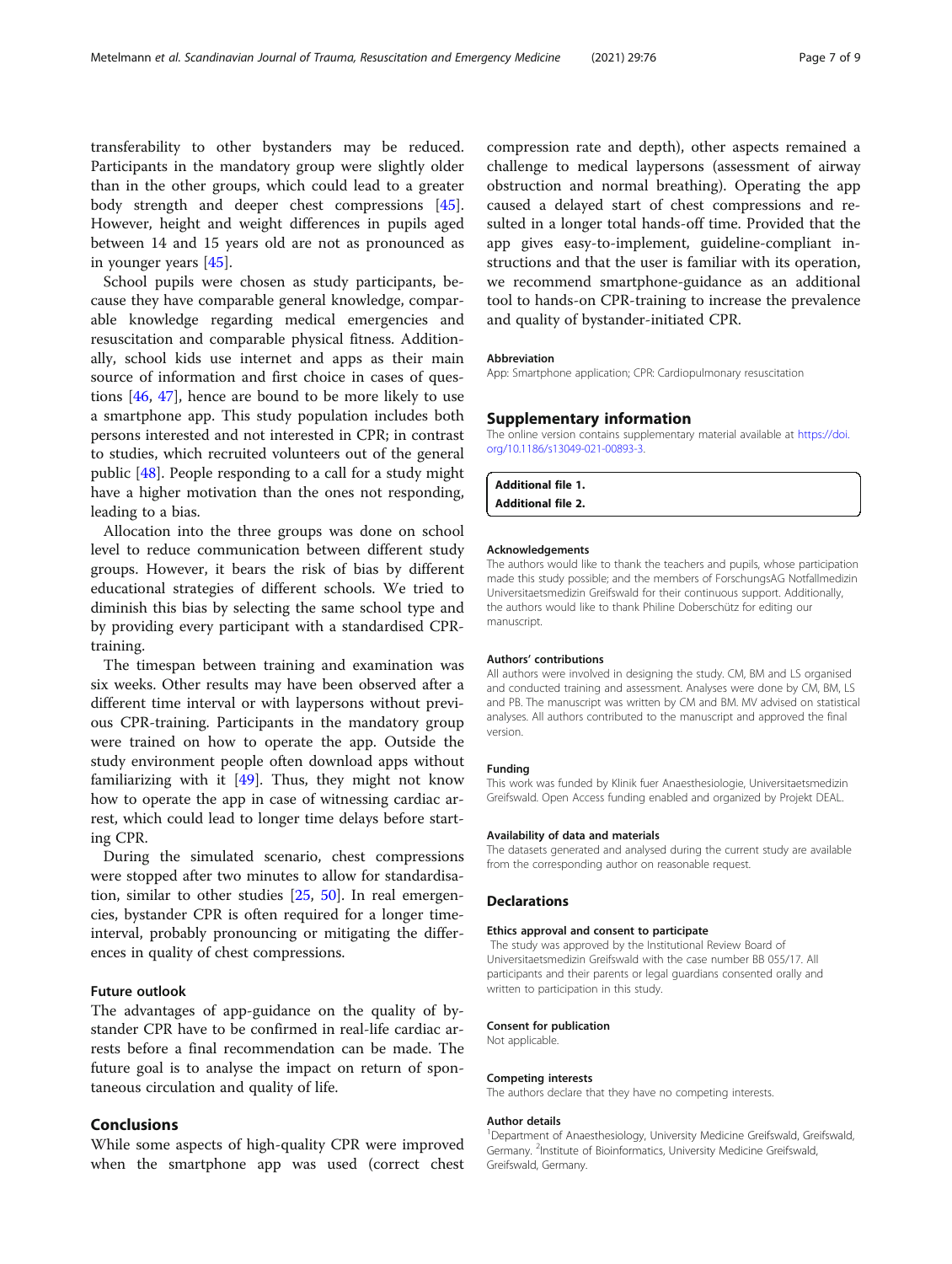#### <span id="page-7-0"></span>Received: 16 January 2021 Accepted: 19 May 2021 Published online: 03 June 2021

#### References

- 1. Sasson C, Rogers MAM, Dahl J, Kellermann AL. Predictors of survival from out-of-hospital cardiac arrest: A systematic review and meta-analysis. Circ Cardiovasc Qual Outcomes. 2010;3:63–81. doi:[https://doi.org/10.1161/](https://doi.org/10.1161/CIRCOUTCOMES.109.889576) CIRCOUTCOMES 109 889576
- 2. Malta Hansen C, Kragholm K, Pearson DA, Tyson C, Monk L, Myers B, et al. Association of bystander and first-responder intervention with survival after out-of-hospital cardiac arrest in North Carolina, 2010–2013. JAMA. 2015;314: 255–64. <https://doi.org/10.1001/jama.2015.7938>.
- Riddersholm S, Kragholm K, Mortensen RN, Pape M, Hansen CM, Lippert FK, et al. Association of bystander interventions and hospital length of stay and admission to intensive care unit in out-of-hospital cardiac arrest survivors. Resuscitation. 2017;119:99–106. doi:[https://doi.org/10.1016/j.resuscitation.201](https://doi.org/10.1016/j.resuscitation.2017.07.014) [7.07.014.](https://doi.org/10.1016/j.resuscitation.2017.07.014)
- 4. Fordyce CB. Reduced critical care utilization: Another victory for effective bystander interventions in cardiac arrest. Resuscitation. 2017;119:A4–5. doi: <https://doi.org/10.1016/j.resuscitation.2017.08.009>.
- 5. Hasselqvist-Ax I, Riva G, Herlitz J, Rosenqvist M, Hollenberg J, Nordberg P, et al. Early cardiopulmonary resuscitation in out-of-hospital cardiac arrest. N Engl J Med. 2015;372:2307–15. doi:[https://doi.org/10.1056/NEJMoa1405796.](https://doi.org/10.1056/NEJMoa1405796)
- Park GJ, Song KJ, Shin SD, Lee KW, Ahn KO, Lee EJ, et al. Timely bystander CPR improves outcomes despite longer EMS times. Am J Emerg Med. 2017; 35:1049–55. doi[:https://doi.org/10.1016/j.ajem.2017.02.033](https://doi.org/10.1016/j.ajem.2017.02.033).
- 7. Kleinman ME, Goldberger ZD, Rea T, Swor RA, Bobrow BJ, Brennan EE, et al. 2017 American heart association focused update on adult basic life support and cardiopulmonary resuscitation quality: an update to the American heart association guidelines for cardio pulmonary resuscitation and emergency cardiovascular care. Circulation. 2017. [https://doi.org/10.1161/CIR.](https://doi.org/10.1161/CIR.0000000000000539) [0000000000000539](https://doi.org/10.1161/CIR.0000000000000539).
- 8. Monsieurs KG, Nolan JP, Bossaert LL, Greif R, Maconochie IK, Nikolaou NI, et al. European Resuscitation Council Guidelines for Resuscitation 2015: Sec. 1. Executive summary. Resuscitation. 2015;95:1–80. doi:[https://doi.org/10.101](https://doi.org/10.1016/j.resuscitation.2015.07.038) [6/j.resuscitation.2015.07.038](https://doi.org/10.1016/j.resuscitation.2015.07.038).
- 9. Olasveengen TM, Semeraro F, Ristagno G, Castren M, Handley A, Kuzovlev A, et al. European Resuscitation Council Guidelines 2021: Basic Life Support. Resuscitation. 2021;161:98–114. doi:[https://doi.org/10.1016/j.resuscitation.2](https://doi.org/10.1016/j.resuscitation.2021.02.009) [021.02.009](https://doi.org/10.1016/j.resuscitation.2021.02.009).
- 10. J-TGräsnerBWBöttigerLBossaertEuReCa2014ONE ONE month ONE Europe - ONE goal10.1016/j.resuscitation.2014.08.001Gräsner J-T, Böttiger BW, Bossaert L. EuReCa. ONE - ONE month - ONE Europe - ONE goal. Resuscitation. 2014;85:1307–8. doi[:https://doi.org/10.1016/j.resuscitation.2](https://doi.org/10.1016/j.resuscitation.2014.08.001) [014.08.001](https://doi.org/10.1016/j.resuscitation.2014.08.001).
- 11. Bosson N, Fang A, Kaji AH, Gausche-Hill M, French WJ, Shavelle D, et al. Racial and ethnic differences in outcomes after out-of-hospital cardiac arrest: Hispanics and Blacks may fare worse than non-Hispanic Whites. Resuscitation. 2019;137:29–34. doi[:https://doi.org/10.1016/j.resuscitation.201](https://doi.org/10.1016/j.resuscitation.2019.01.038) [9.01.038.](https://doi.org/10.1016/j.resuscitation.2019.01.038)
- 12. Gräsner J-T, Wnent J, Herlitz J, Perkins GD, Lefering R, Tjelmeland I, et al. Survival after out-of-hospital cardiac arrest in Europe - Results of the EuReCa TWO study. Resuscitation. 2020;148:218–26. doi[:https://doi.org/10.1016/j.](https://doi.org/10.1016/j.resuscitation.2019.12.042) [resuscitation.2019.12.042.](https://doi.org/10.1016/j.resuscitation.2019.12.042)
- 13. Metelmann B, Metelmann C, Schneider L, Vollmer M, Fischer M, Bohn A, et al. Anstieg der Laienreanimationsrate in Deutschland geht mit vermehrter Telefonreanimation einher. Notarzt. 2019;35:323–8. doi[:https://](https://doi.org/10.1055/a-1039-3693) [doi.org/10.1055/a-1039-3693.](https://doi.org/10.1055/a-1039-3693)
- 14. Özbilgin Ş, Akan M, Hancı V, Aygün C, Kuvaki B. Evaluation of Public Awareness, Knowledge and Attitudes about Cardiopulmonary Resuscitation: Report of İzmir. Turk J Anaesthesiol Reanim. 2015;43:396–405. doi[:https://doi.](https://doi.org/10.5152/TJAR.2015.61587) [org/10.5152/TJAR.2015.61587](https://doi.org/10.5152/TJAR.2015.61587).
- 15. Brinkrolf P, Bohn A, Lukas R-P, Heyse M, Dierschke T, van Aken HK, Hahnenkamp K. Senior citizens as rescuers: Is reduced knowledge the reason for omitted lay-resuscitation-attempts? Results from a representative survey with 2004 interviews. PLoS One. 2017;12:e0178938. doi[:https://doi.](https://doi.org/10.1371/journal.pone.0178938) [org/10.1371/journal.pone.0178938.](https://doi.org/10.1371/journal.pone.0178938)
- 16. Chen M, Wang Y, Li X, Hou L, Wang Y, Liu J, Han F. Public Knowledge and Attitudes towards Bystander Cardiopulmonary Resuscitation in China. Biomed Res Int. 2017;2017:3250485. doi[:https://doi.org/10.1155/2017/32](https://doi.org/10.1155/2017/3250485) [50485](https://doi.org/10.1155/2017/3250485).
- 17. Starks MA, Schmicker RH, Peterson ED, May S, Buick JE, Kudenchuk PJ, et al. Association of Neighborhood Demographics With Out-of-Hospital Cardiac Arrest Treatment and Outcomes: Where You Live May Matter. JAMA Cardiol. 2017;2:1110–8. doi[:https://doi.org/10.1001/jamacardio.2017.2671](https://doi.org/10.1001/jamacardio.2017.2671).
- 18. Paglino M, Contri E, Baggiani M, Tonani M, Costantini G, Bonomo MC, Baldi E. A video-based training to effectively teach CPR with long-term retention: The ScuolaSalvaVita.it ("SchoolSavesLives.it") project. Intern Emerg Med. 2018. doi[:https://doi.org/10.1007/s11739-018-1946-3](https://doi.org/10.1007/s11739-018-1946-3).
- 19. Plant N, Taylor K. How best to teach CPR to schoolchildren: A systematic review. Resuscitation. 2013;84:415–21. doi[:https://doi.org/10.1016/j.resuscita](https://doi.org/10.1016/j.resuscitation.2012.12.008) [tion.2012.12.008](https://doi.org/10.1016/j.resuscitation.2012.12.008).
- 20. Blewer AL, Putt ME, Becker LB, Riegel BJ, Li J, Leary M, et al. Video-Only Cardiopulmonary Resuscitation Education for High-Risk Families Before Hospital Discharge: A Multicenter Pragmatic Trial. Circ Cardiovasc Qual Outcomes. 2016;9: 740–8. doi[:https://doi.org/10.1161/CIRCOUTCOMES.116.002493](https://doi.org/10.1161/CIRCOUTCOMES.116.002493).
- 21. Del Rios M, Morales G, Han J, Campbell T, Sharp L, Gerber B. Major League Soccer Provides a Captive Audience for Promoting Bystander CPR and AED Use Among Hispanics. J Natl Med Assoc. 2018;110:326–9. doi[:https://doi.](https://doi.org/10.1016/j.jnma.2017.06.014) [org/10.1016/j.jnma.2017.06.014](https://doi.org/10.1016/j.jnma.2017.06.014).
- 22. Cheskes S. High School CPR training: It's only an APP away!! Resuscitation. 2017;120:A9–10. doi:<https://doi.org/10.1016/j.resuscitation.2017.08.241>.
- 23. Yeung J, Kovic I, Vidacic M, Skilton E, Higgins D, Melody T, Lockey A. The school Lifesavers study-A randomised controlled trial comparing the impact of Lifesaver only, face-to-face training only, and Lifesaver with face-to-face training on CPR knowledge, skills and attitudes in UK school children. Resuscitation. 2017;120:138–45. doi:[https://doi.org/10.1016/j.resuscitation.201](https://doi.org/10.1016/j.resuscitation.2017.08.010) [7.08.010.](https://doi.org/10.1016/j.resuscitation.2017.08.010)
- 24. Ahn C, Cho Y, Oh J, Song Y, Lim TH, Kang H, Lee J. Evaluation of Smartphone Applications for Cardiopulmonary Resuscitation Training in South Korea. Biomed Res Int. 2016;2016:6418710. doi:[https://doi.org/10.11](https://doi.org/10.1155/2016/6418710) [55/2016/6418710.](https://doi.org/10.1155/2016/6418710)
- 25. Sakai T, Kitamura T, Nishiyama C, Murakami Y, Ando M, Kawamura T, et al. Cardiopulmonary resuscitation support application on a smartphone randomized controlled trial. Circ J. 2015;79:1052–7. doi[:https://doi.org/10.12](https://doi.org/10.1253/circj.CJ-14-1258) [53/circj.CJ-14-1258.](https://doi.org/10.1253/circj.CJ-14-1258)
- 26. Zanner R, Wilhelm D, Feussner H, Schneider G. Evaluation of M-AID, a first aid application for mobile phones. Resuscitation. 2007;74:487–94. doi:[https://](https://doi.org/10.1016/j.resuscitation.2007.02.004) [doi.org/10.1016/j.resuscitation.2007.02.004.](https://doi.org/10.1016/j.resuscitation.2007.02.004)
- 27. Greif R, Lockey AS, Conaghan P, Lippert A, Vries W de, Monsieurs KG. European Resuscitation Council Guidelines for Resuscitation 2015: Sec. 10. Education and implementation of resuscitation. Resuscitation. 2015;95:288– 301. doi:<https://doi.org/10.1016/j.resuscitation.2015.07.032>.
- Greif R, Lockey A, Breckwoldt J, Carmona F, Conaghan P, Kuzovlev A, et al. European Resuscitation Council Guidelines 2021: Education for resuscitation. Resuscitation. 2021;161:388–407. doi:[https://doi.org/10.1016/j.resuscitation.2](https://doi.org/10.1016/j.resuscitation.2021.02.016) [021.02.016](https://doi.org/10.1016/j.resuscitation.2021.02.016).
- 29. Rumsfeld JS, Brooks SC, Aufderheide TP, Leary M, Bradley SM, Nkonde-Price C, et al. Use of Mobile Devices, Social Media, and Crowdsourcing as Digital Strategies to Improve Emergency Cardiovascular Care: A Scientific Statement From the American Heart Association. Circulation. 2016;134:e87– 108. doi:[https://doi.org/10.1161/CIR.0000000000000428.](https://doi.org/10.1161/CIR.0000000000000428)
- 30. Metelmann B, Metelmann C, Schuffert L, Hahnenkamp K, Brinkrolf P. Medical Correctness and User Friendliness of Available Apps for Cardiopulmonary Resuscitation: Systematic Search Combined With Guideline Adherence and Usability Evaluation. JMIR Mhealth Uhealth. 2018;6:e190. doi[:https://doi.org/1](https://doi.org/10.2196/mhealth.9651) [0.2196/mhealth.9651.](https://doi.org/10.2196/mhealth.9651)
- 31. Perkins GD, Handley AJ, Koster RW, Castrén M, Smyth MA, Olasveengen T, et al. European Resuscitation Council Guidelines for Resuscitation 2015: Sec. 2. Adult basic life support and automated external defibrillation. Resuscitation. 2015;95:81–99. doi:[https://doi.org/10.1016/j.resuscitation.2015.07.015.](https://doi.org/10.1016/j.resuscitation.2015.07.015)
- 32. Merchant RM, Abella BS, Abotsi EJ, Smith TM, Long JA, Trudeau ME, et al. Cell phone cardiopulmonary resuscitation: Audio instructions when needed by lay rescuers: a randomized, controlled trial. Ann Emerg Med. 2010;55: 538–43.e1. doi:[https://doi.org/10.1016/j.annemergmed.2010.01.020.](https://doi.org/10.1016/j.annemergmed.2010.01.020)
- 33. Choa M, Park I, Chung HS, Yoo SK, Shim H, Kim S. The effectiveness of cardiopulmonary resuscitation instruction: Animation versus dispatcher through a cellular phone. Resuscitation. 2008;77:87–94. doi[:https://doi.org/1](https://doi.org/10.1016/j.resuscitation.2007.10.023) [0.1016/j.resuscitation.2007.10.023.](https://doi.org/10.1016/j.resuscitation.2007.10.023)
- 34. Zhu N, Chen Q, Jiang Z, Liao F, Kou B, Tang H, Zhou M. A meta-analysis of the resuscitative effects of mechanical and manual chest compression in out-of-hospital cardiac arrest patients.